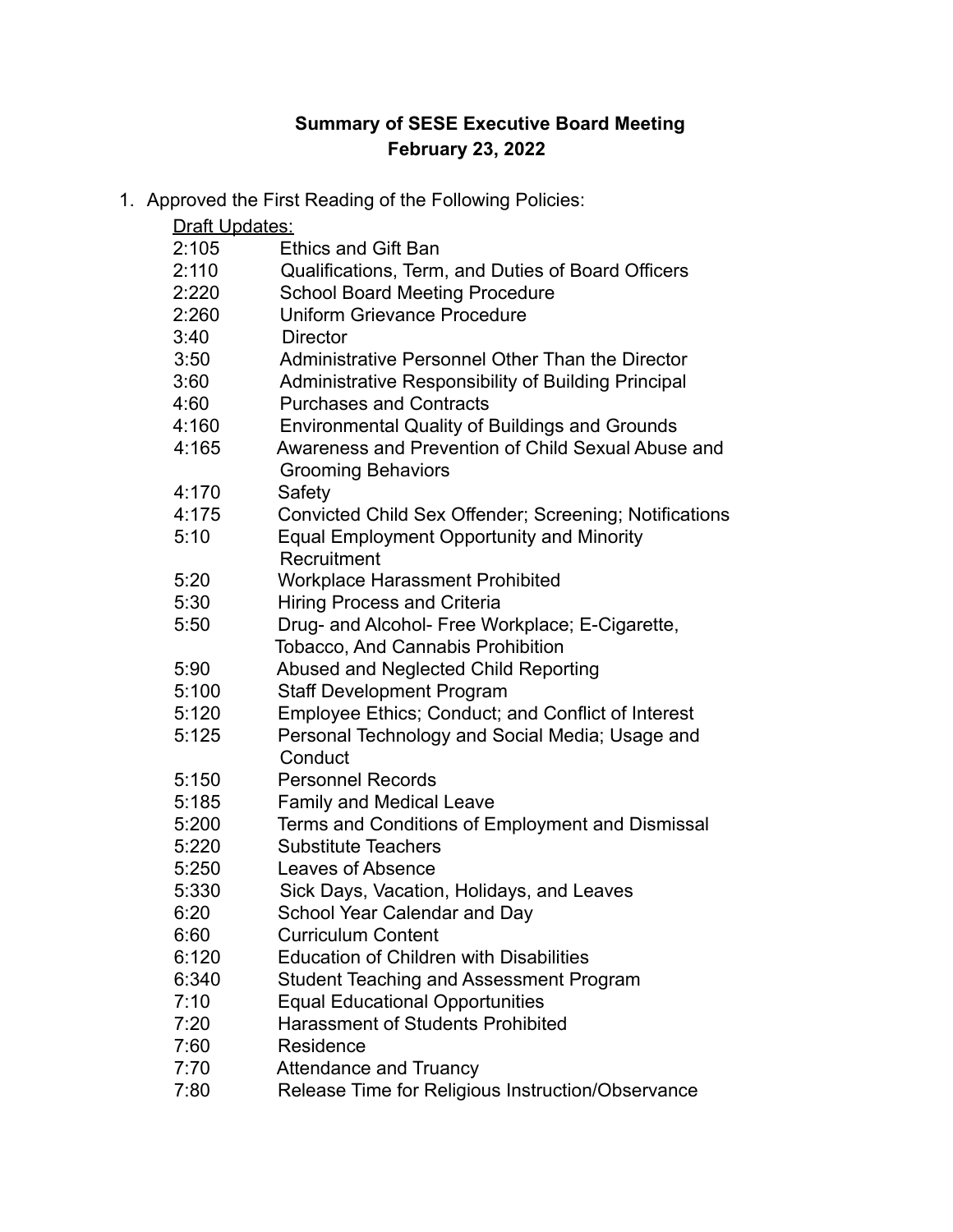- 7:150 Agency and Police Interviews
- 7:160 Student Appearance
- 7:180 Prevention of and Response to Bullying, Intimidation and Harassment
- 7:190 Student Behavior
- 7:200 Suspension Procedures
- 7:250 Student Support Services
- 7:260 Exemption from Physical Education
- 7:290 Suicide and Depression Awareness and Prevention
- 7:310 Restrictions on Publications; Elementary Schools
- 7:315 Restrictions on Publications; High Schools
- 7:340 Student Records
- 7:345 Use of Educational Technologies; Student Data Privacy and Security

Five-Year Review:

| 7:30  | Student Assignment and Intra-District Transfer  |
|-------|-------------------------------------------------|
| 8:100 | Relations with Other Organizations and Agencies |

- 2. Accepted the Following Resignation: Tessa Laino - Paraprofessional, Retroactive to January 28, 2022
- 3. Acknowledged the Following Leave Alteration Request: Katlin Lidy - Special Education Teacher
- 4. Acknowledged the following Leave Requests: Dana Gieseke - Teacher of the Visually Impaired Kristen Kocher - School Psychologist Chasady Toliver - Paraprofessional
- 5. Director Presented Personnel Evaluations
- 6. Approved the Reemployment of Probationary Licensed: Educational & Medical Personnel for the 2022-2023 School Year
- 7. Approved the Reemployment of Probationary Educational Support Personnel for the 2022-2023 School Year
- 8. Approved the Reemployment of Non-Bargaining Personnel for the 2022-2023 School Year